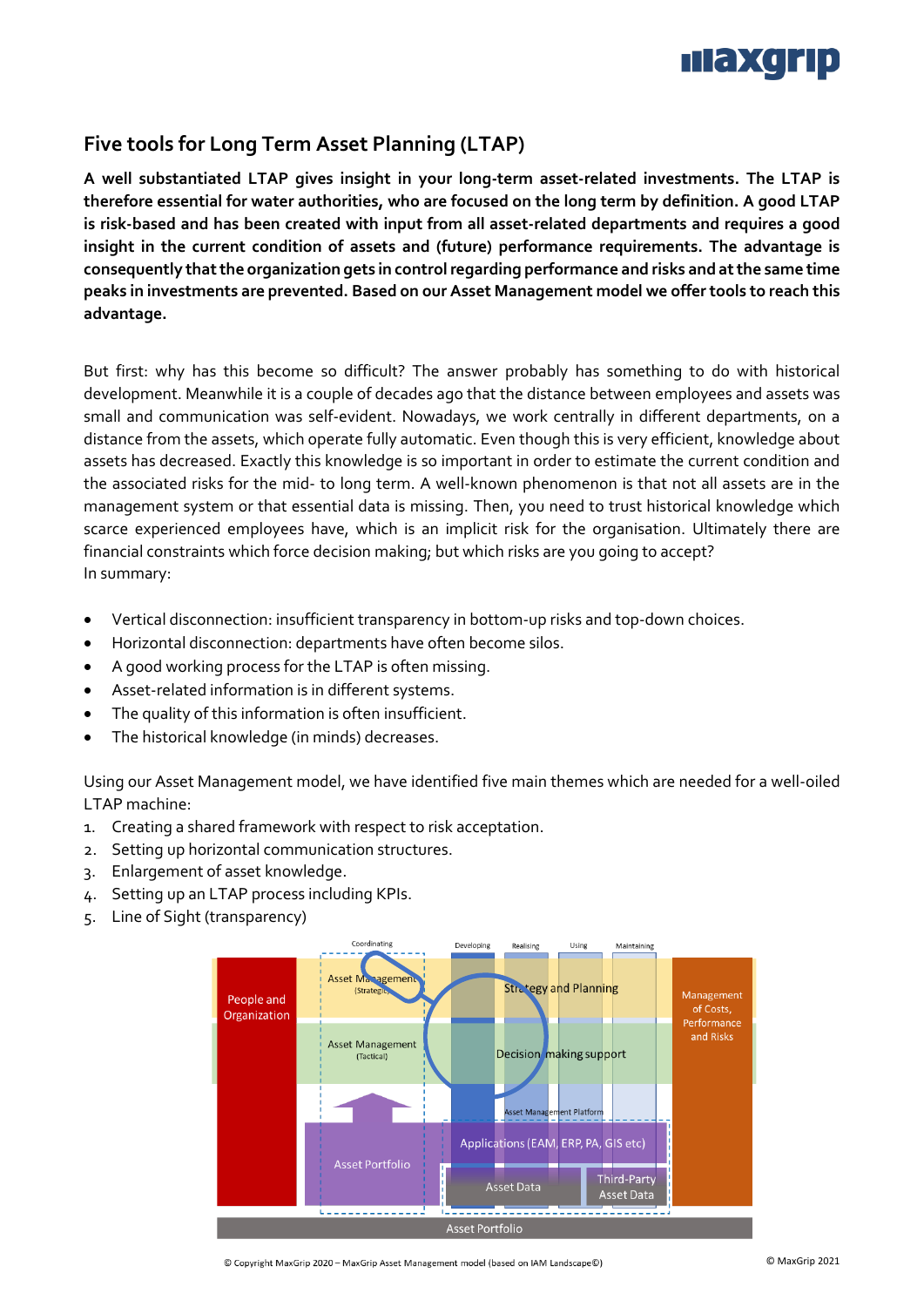

But first it is important to establish where you stand with your organisation and what your ambitions should be. The first step is therefore actually step 0: the thermometer in the organization.

## **0. LTAP Assessment**



With an LTAP assessment you can map exactly where you stand as an organisation. Based on six dimensions which relate to the process of LTAP formation, the maturity is mapped. We do this by sending out a questionnaire, followed by interviews to explain scores by asking what the mutual differences are and explaining outliers in scores. This gives lots of insight and at the same time contributes to an awareness at the participants as well as a basis for change. The outcome of this LTAP assessment is discussed in a workshop which forms the basis for a widely applied improvement plan wherein probably more than the 5 earlier named components return.

## **1. Framework risk-acceptance**

The perception of risk from the board's perspective and from asset management often turns out not to be in sync. Asset Management often thinks about the performance – costs – risk balance. The board often thinks in a results – rates – debit balance, which can be translated as performance – OPEX – CAPEX. Comparing these two triangles one could conclude:

- $\bullet$  Results = performance + risks
- Costs = rates (operational costs) + debit (investments)

In order to make the right administrative choices it is therefore important to make risks explicit. On the one hand it helps to make a established company risk-matrix which gives a scope for risk-acceptance. On the other hand, it is essential to express the asset-related risks on board level . This requires two competencies.

- 1. Assessment of risks on a higher aggregation level than is done through Risk Based Maintenance; it requires insight in the system so that criticality of a pumping station or pipeline can be made explicit;
- 2. Insight in the relation between investments (CAPEX) and operational costs (OPEX). For how long can you postpone an investment before operational costs go up? This requires insight and knowledge of asset degradation.

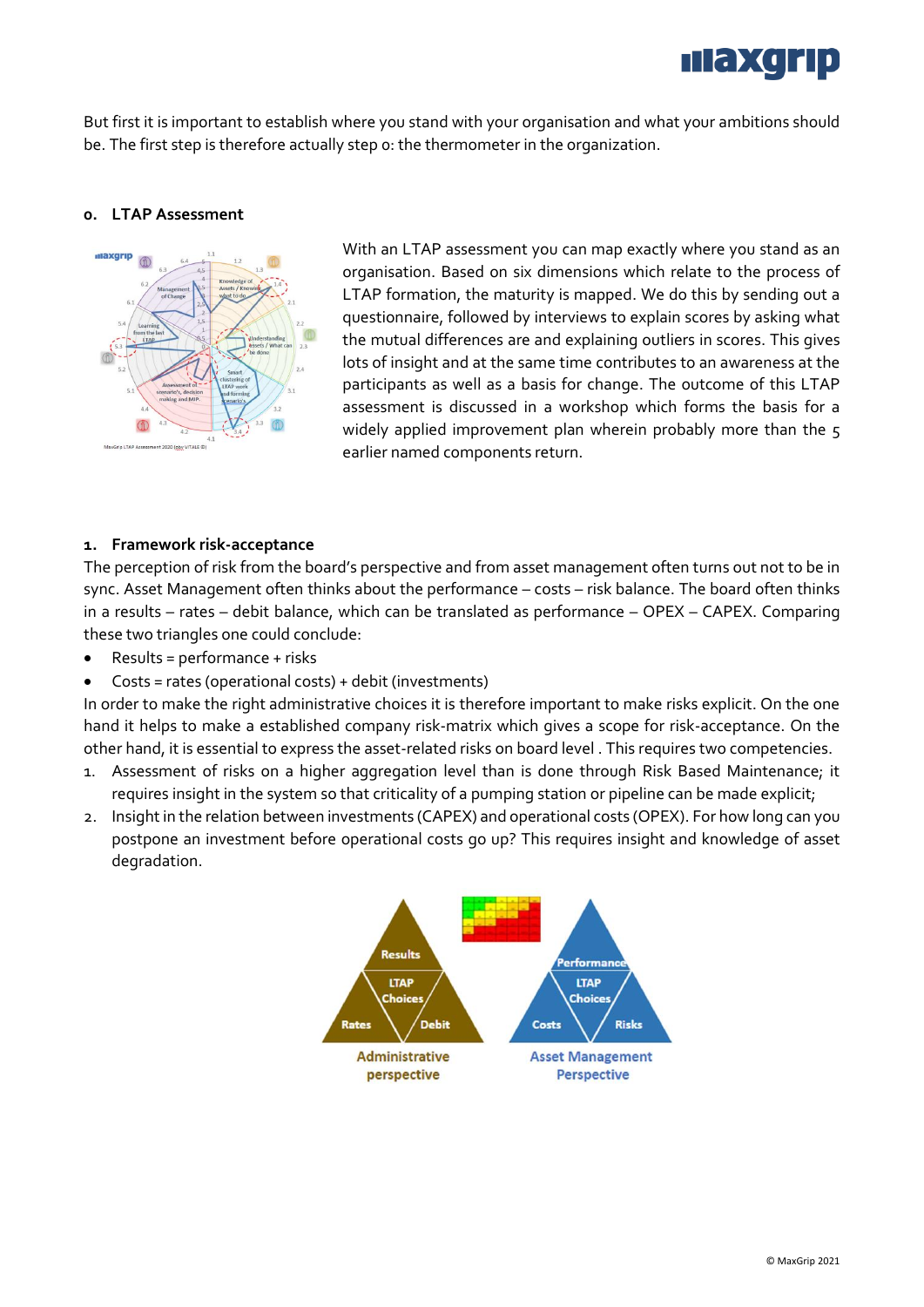

## **2. Setting up horizontal communication structures and clear responsibilities**

What makes the Asset Management model visual, is that Asset Management goes straight through assetrelated departments. All departments do "something" with the asset portfolio: develop, realise, and operate & maintain. Unfortunately, these departments have often become silo's where cooperation between departments isn't always self-evident. We often see that there is a reflex to improve this by setting up processes and procedures using systems which support this. Although important, these are only 2 of the elements from the familiar picture People – Process – Technology. We advocate the picture on the right-hand side where people are the most important factor. Start by setting up periodical horizontal meetings with asset-related departments, managed by Asset Management. Even if the tools and processes are not optimally furnished, it will create a structure which can boost development of a better LTAP. But of course, this isn't enough: eventually you have to acknowledge roles and responsibilities and a working process.  $(path 4).$ 



## **3. Enlargement of Asset Knowledge**

The introduction already implied that there is a trend of reducing asset knowledge. This asset knowledge, lies, as in the picture, in 3 dimensions; within the heads (tacit knowledge), systems (data) and in (degradation) models. If we take the average increase of age and centralization as a given, we have to take the following actions:



- Exploitation of the existing historical knowledge in people's heads. This can be done by distributing knowledge through the earlier named horizontal structures. On the other hand, knowledge can be converted to data and models.
- Using data that until now hasn't been used and combine this with better understanding of asset degradation (the craft Reliability Engineering). In this way, you gain grip on condition monitoring of assets and it becomes possible to prioritize investments in the context of the LTAP. Of course, a greater dependence upon data increases the need for adequate Asset Information Management (AIM). AIM forms in our digitalized time the basis underneath many processes.